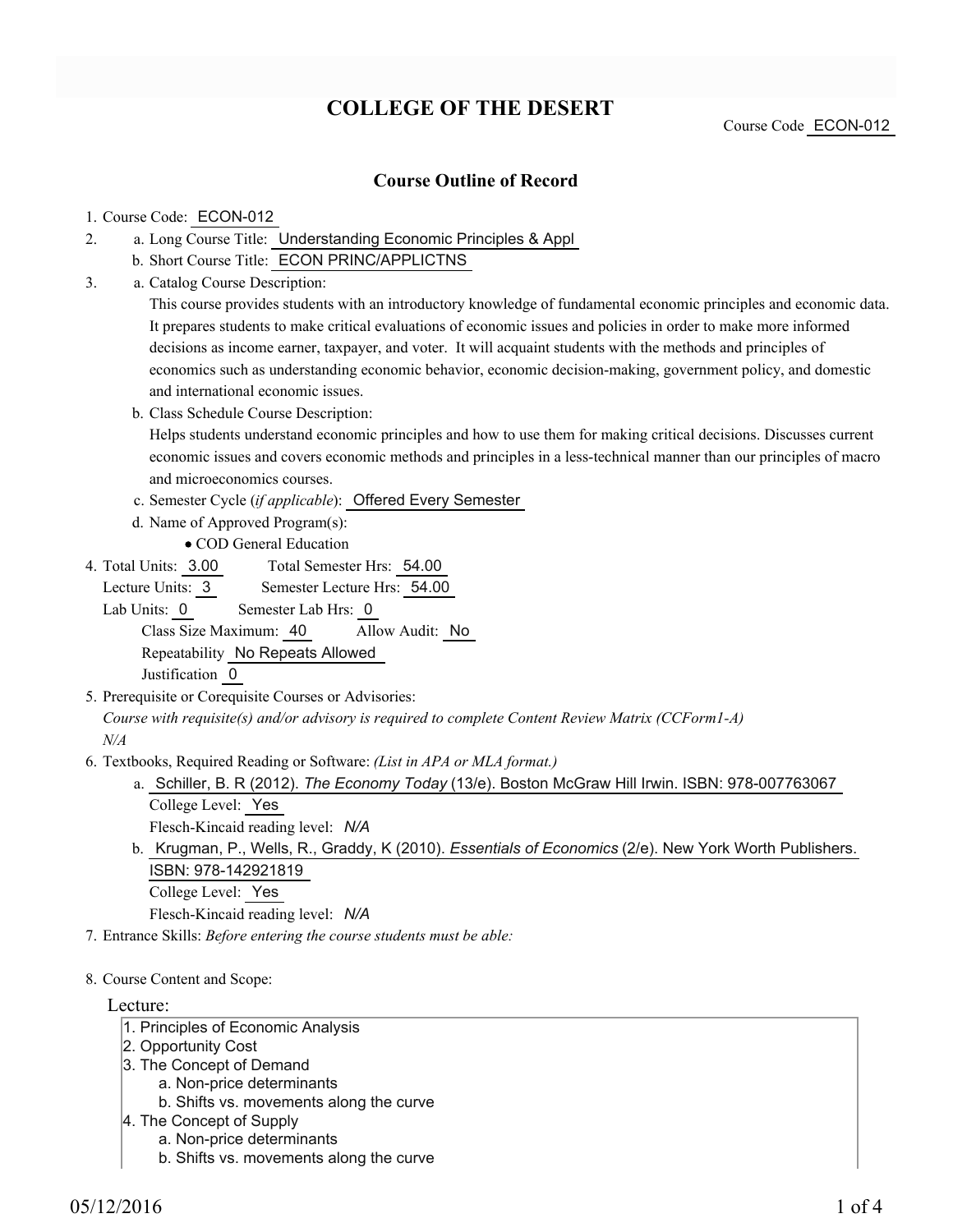## ECON 012-Understanding Economic Principles & Appl

- 5. GDP and Economic Growth
- 6. Exchange and Comparative Advantage
- 7. Competitive Markets
	- a. Characteristics
		- b. Long run vs. Short run
		- c. Efficiency
- 8. Imperfectly Competitive Markets
- 9. The Role of the Government
- 10. Distribution of Income
- 11. Inflation and Unemployment
- 12. Macroeconomics Aggregate Demand and Aggregate Supply
- 13. Money, Banks, The Federal Reserve System, and Interest Rates.
- 14. Fiscal and Monetary Policy
- 15. Keynesian, Monetarists, and Supply-Side Perspectives
- 16. International Trade, Foreign Exchange Rates, and Balance of Payments.

Lab: *(if the "Lab Hours" is greater than zero this is required)*

9. Course Student Learning Outcomes:

1.

Evaluate financial news, information, and controversies in the current economy.

2.

Recognize the institutions that influence the economic and financial envrionment.

3.

Apply economic and financial principles, tools, and information to specific situations.

### 10. Course Objectives: Upon completion of this course, students will be able to:

a. Understand and critically evaluate economic and financial news, information, and controversies. Clearly delineate the difference between fact and opinion and identify the assumptions upon which conclusions are based.

b. Analyze social and political phenomena that have continued importance in any economy, such as the role of the government in an economy, long run economic growth, income distribution, equity, environmental concerns, and international trade.

c. Identify the types of markets and illustrate how differences in the markets affect their production and consumption patterns. d. Recognize economic institutions and economic history, and the manner in which they exert influence in economics.

- Methods of Instruction: *(Integration: Elements should validate parallel course outline elements)* 11.
	- a. Discussion
	- b. Distance Education
	- c. Lecture
	- d. Technology-based instruction

Other Methods:

a. In-class problem solving and/or any other method that the instructor deems appropriate. b. To the extent possible, use of computer, economic and finance software, and internet to enhance student learning.

12. Assignments: (List samples of specific activities/assignments students are expected to complete both in and outside of class.) In Class Hours: 54.00

Outside Class Hours: 108.00

- a. In-class Assignments
	- a. Group worksheets.
	- b. Class discussion and analysis of actual and hypothetical case problems
	- c. Explore alternative approaches to economic problems and share with the class.
- b. Out-of-class Assignments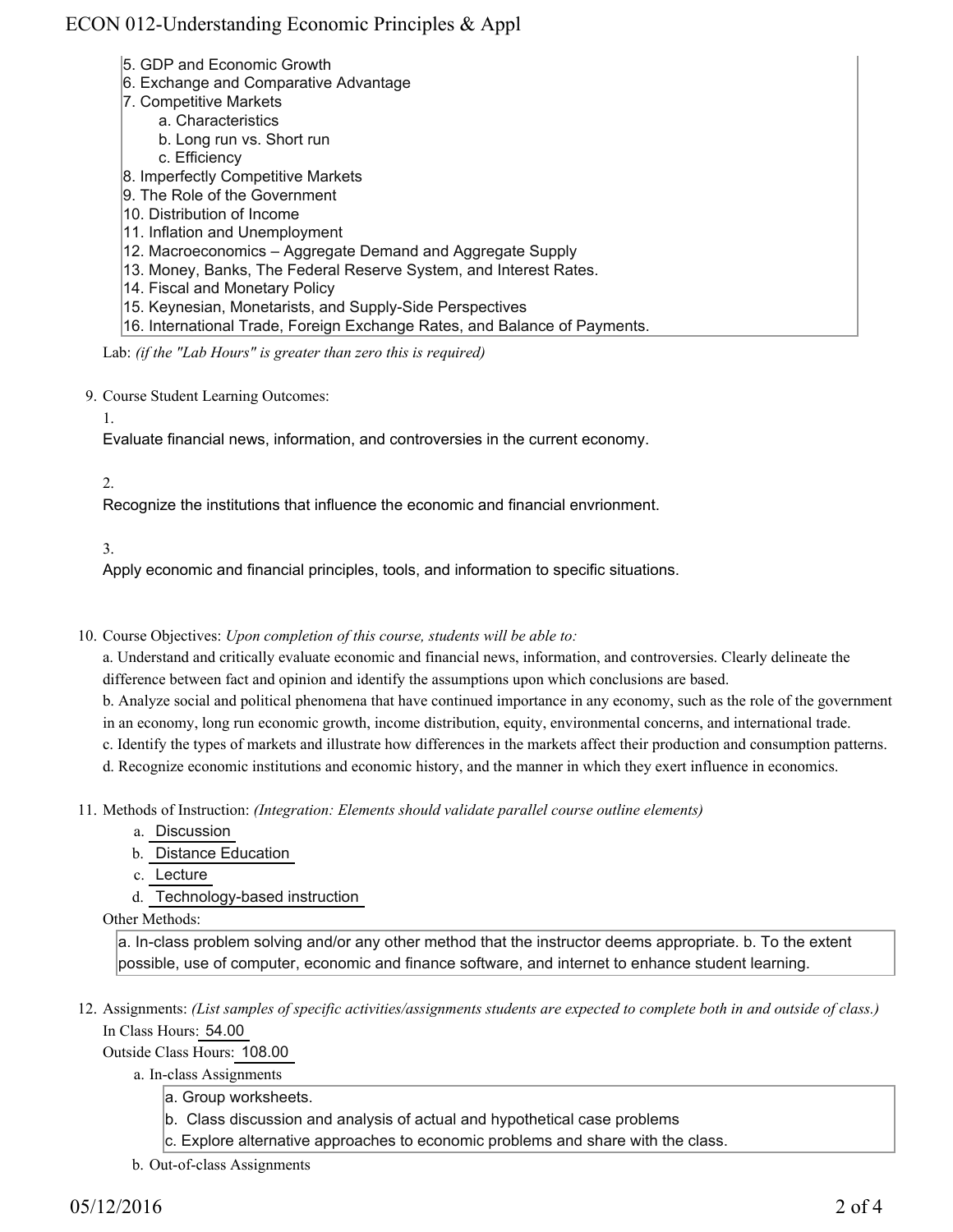### ECON 012-Understanding Economic Principles & Appl

a. Readings in the textbook and in recommended supplementary literature.

b. Review and provide critical evaluation of debates on current economic issues.

#### 13. Methods of Evaluating Student Progress: The student will demonstrate proficiency by:

- Written homework
- Group activity participation/observation
- True/false/multiple choice examinations
- Mid-term and final evaluations
- Student participation/contribution
- Other
- 14. Methods of Evaluating: Additional Assesment Information:

Any other method deemed appropriate by the instructor.

15. Need/Purpose/Rationale -- All courses must meet one or more CCC missions.

CSU GE Area D: Social, Political, and Economic Institutions and Behavior, Historical

D2 - Economics

PO-GE C2 - Social and Behavioral Sciences

 Understand and think critically about different cultures (including topics such as race, gender, and class) and their influence on human development or society.

IO - Critical Thinking and Communication

Apply principles of logic to problem solve and reason with a fair and open mind.

 Utilizing various communication modalities, display creative expression, original thinking, and symbolic discourse.

16. Comparable Transfer Course

| <b>University System</b> | Campus              | <b>Course Number</b> | <b>Course Title</b> | <b>Catalog Year</b> |
|--------------------------|---------------------|----------------------|---------------------|---------------------|
| UC                       | <b>UC</b> Riverside | ECON 1               | Intro to Economics  | 2012-13             |

17. Special Materials and/or Equipment Required of Students:

Required Material? <sup>18.</sup> Materials Fees:

### **Material or Item Cost Per Unit Total Cost**

19. Provide Reasons for the Substantial Modifications or New Course:

Modify course outline for non-business and non-econ students and submit for UC articulation. Add distance education modalities.

- a. Cross-Listed Course *(Enter Course Code)*: *N/A* b. Replacement Course *(Enter original Course Code)*: *N/A* 20.
- 21. Grading Method *(choose one)*: Pass/No Pass Optional
- MIS Course Data Elements 22.
	- a. Course Control Number [CB00]: CCC000170168
	- b. T.O.P. Code [CB03]: 220400.00 Economics
	- c. Credit Status [CB04]: D Credit Degree Applicable
	- d. Course Transfer Status [CB05]: A = Transfer to UC, CSU
	- e. Basic Skills Status [CB08]: 2N = Not basic skills course